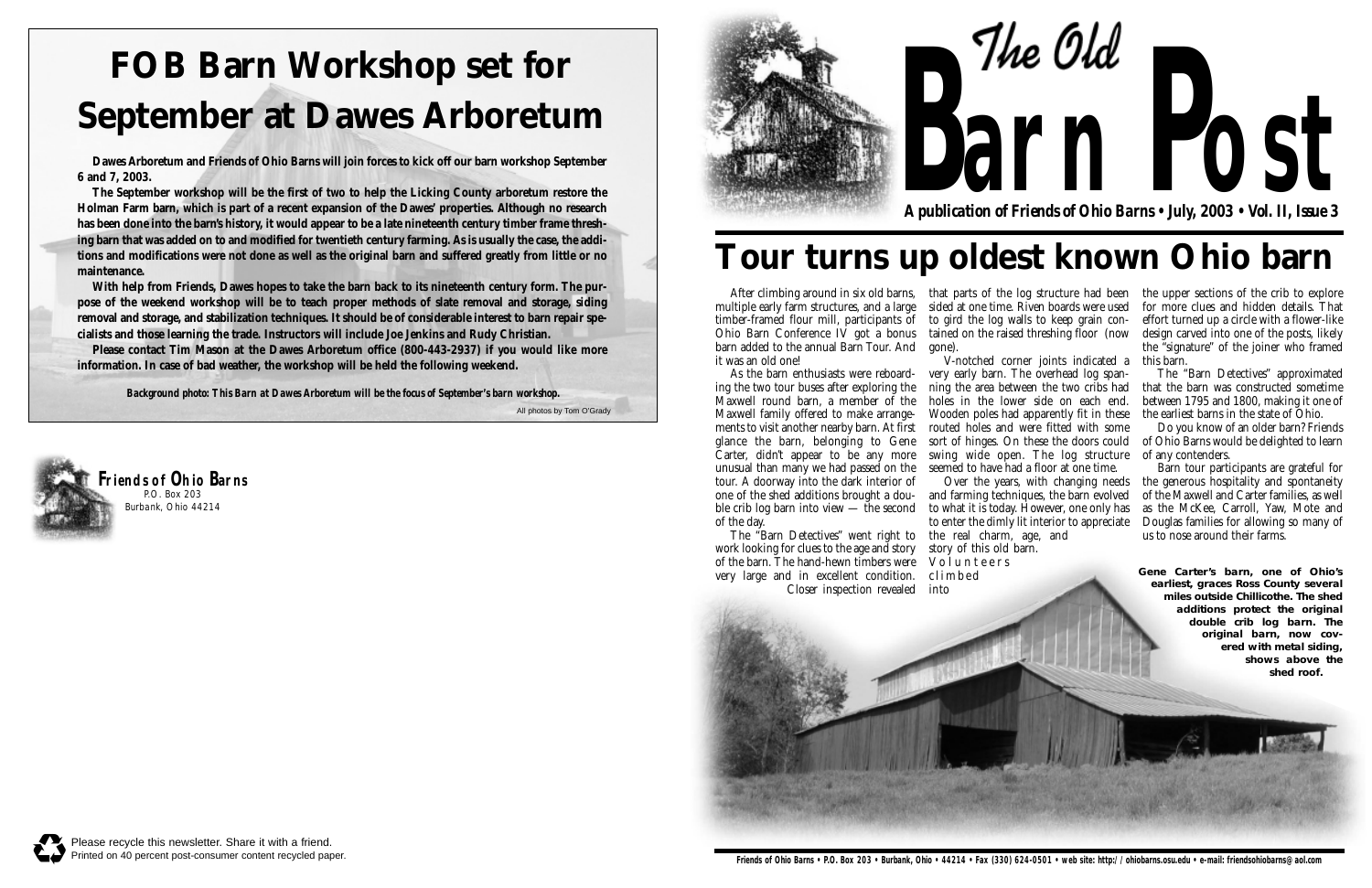Have you considered how you might locations around be able to help protect Ohio's barns? the state. In so Consider lending a hand organizing the doing we can bring next conference. Friends of Ohio Barns is the conference to beginning now to plan Ohio Barn different communi-Conference V.

Board member Ric Beck has volun-pants an opportuniteered to be the conference coordinator, ty to see and experibut he needs help. It's a bit of a task planning a statewide conference in your spare time from halfway across the state. The more help he has the better the conference to southwest Ohio will be.

Ric could use help locating a conference site, setting up speakers, and arranging food, lodging, events, and publicity. Maybe you want to help put together the auction or trade show. How about helping another taste of put together the next barn tour? Imagine exploring the region for interesting barns, knocking on doors and asking if you might be able to snoop around in the old barn out back with the hopes of eventually dragging a hundred like-minded souls through behind you — and actually get-types. ting permission to do so!

ties and give particience barns with varying histories.

The goal of FOB has been to host the barn conferences barn conferences in various geographic help keep members



FOB is looking for Ohio Barn<br>Conference V. **Conference** Different physiographic features will give attendees how various terrain and soils influenced settlement patterns and culture, resulting in quite a variety of Ohio barn

Annual Ohio

and inter-

ested individuals informed about better ways to conserve and maintain their barns. By working with other organizations like Barn Again! in Ohio, the National Barn Alliance, the Ohio Historical Society and Ohio State University Extension, FOB also helps put barn owners and barn specialists together.

#### *age programs that provide resources for their stewardship and conservation as a lasting icon of our cultural heritage."*

It is our mission *"to support* help out. *and promote though education the awareness and understanding of the significance of Ohio's historic barns within their agricultural and architectural context, and their maintenance requirements, and to encour-*you think? Let us know.



To do this we need much more help. Friends of Ohio Barns is calling upon its membership and other interested people to lend a hand and get in on some of the fun. The board of directors is stretched to its limits and the only way to do more for Ohio barns is to have more people

We're ready to help you help us help Ohio's barns. Ric has a few people in mind to help out in the southwest and is calling on their assistance. We need contacts and helpers in other parts of Ohio. What do

**Remnant siding made of hand riven clapboards from Ohio's primeval trees still cover the old hand-hewn timbers in Gene Carter's double crib log barn.** 

# *Help plan Ohio Barn Conference V*

Friends of Ohio Barns wants to hear from you. We want your input. We want your help. Send us your e-mail address and your county. FOB has brochures, newsletters, and tabletop displays for use at county fairs, community festivals, and other events around Ohio. Let us know when these events are scheduled and we will try to get a representative there. Better yet, we can get these materials to you, our membership, and you can be an FOB representative in your area.

We also hope to put together an Ohio Barn Registry, along with an archive of photos. We need your help. Contact us: friendsohiobarns@aol.com.

### **Sign on to FOB's interactive e-mail list**

**Barn Detective Rudy Christian (right) and his support group interpret the history and future maintenance needs of Loren Carroll's barn from the loft while more than 60 tour participants listen below.**

> Members of the Friends of Ohio Barns Board of Directors would like to extend a thousand "thank yous" to all who helped put the Ohio Barn Conference together in Chillicothe.

> While we may have been a bit disappointed in the lower than usual turnout, especially in Chillicothe during Ohio's bicentennial year, there is no question that all had a great and enjoyable time. Thanks go out to the Ross County Fair Board, the Ohio Bicentennial Commission, and OSU Extension and Ray Wells, Don Davis and Deanna Tribe.

> Special thanks to the McKee family, Mary Lou Yaw and Mike Douglas, Loren Carroll and Todd Carroll and their families, the Mote family, the Gene Carter family, Pete Lyons, and the host of hosts that make up the extended Charles Maxwell family.

### **Thank you, thank you, thank you!**

**Conference attendees watched helplessly as the historic Carlisle Building in Chillicothe burned Friday evening of the 2003 Barn Conference. The fire is being investigated as an arson.**

*"Do your work as if you had a thousand years to live and as if you were to die tomorrow."*

> **"Mother" Ann Lee, 1776**  *United Society of Believers in Christ's Second Appearing (Shakers)*

### **Friends of Ohio Barns Board of Directors**

| Chairman             |                        |                    |
|----------------------|------------------------|--------------------|
| Rudy Christian       | <b>Wayne County</b>    | $(330) 624 - 7282$ |
| <b>Vice Chairman</b> |                        |                    |
| <b>Tim Mason</b>     | <b>Licking County</b>  | $(740)$ 745-2938   |
| <b>Treasurer</b>     |                        |                    |
| Laura Saeger         | <b>Wayne County</b>    | $(330) 624 - 7282$ |
| <b>Membership</b>    |                        |                    |
| Dan Troth            | <b>Delaware County</b> | $(740)$ 549-1774   |
| <b>Newsletter</b>    |                        |                    |
| Tom O'Grady          | <b>Athens County</b>   | $(740)$ 593-7552   |
| <b>Board Members</b> |                        |                    |
| <b>Gary Wechter</b>  | <b>Stark County</b>    | $(330)$ 499-8522   |
| <b>Larry Sulzer</b>  | <b>Summit County</b>   | $(330)$ 657-2135   |
| <b>Ric Beck</b>      | <b>Franklin County</b> | $(614)$ 898-9461   |
| <b>Gary Clower</b>   | <b>Trumbull County</b> | $(330)$ 394-2613   |







## **Mark your calendar**

#### **Vienna, Ohio Bicentennial Celebration August 2, 3**

Members of Friends, Gary and Dohna Clower will be setting up a display. If you are local please join them for the celebration. For more information on the schedule, call the Vienna Chamber of Commerce at (330) 393-2565.

#### **Dairying: Then and Now Wayne County Historical Society, Wooster, Ohio June 14 to August 17**

The history of milk production in Wayne County, photos from 1875, milking equipment, milk bottles. Call (330) 264- 8856 or go to www.waynehistorical.org for more information.

#### **Wooster, Ohio Bicentennial Celebration August 16**

Parade downtown and events at Wayne County Fairgrounds. Presentations and demonstrations will be given by local historical societies. Rudy Christian will give a talk on barns. Call (330) 264-1800 for schedule of events.

#### **Holman Farm Workshop, Dawes Arboretum, Newark, Ohio September 6, 7**

Rain date September 13, 14.

Focus on slate. See workshop article on back page of this newsletter for more information.

#### **Ohio Heritage Days, Malabar Farm State Park September 27, 28**

Members of Friends will be on hand with displays, information and a barn model. There will be some timber demonstrations and a working sawmill. Come see the newly restored Working Farm Barn! Call (419) 892-2784 or go to www.malabarfarm.org.

In the spirit of barn preservation, Friends of Ohio Barns has shared its mailing list with The Barn Consultant. We appreciate and value the unique partnership with our members and friends. We look forward to continuing to foster goodwill and stewardship of the agricultural built environment.

> *Board of Directors, Friends of Ohio Barns*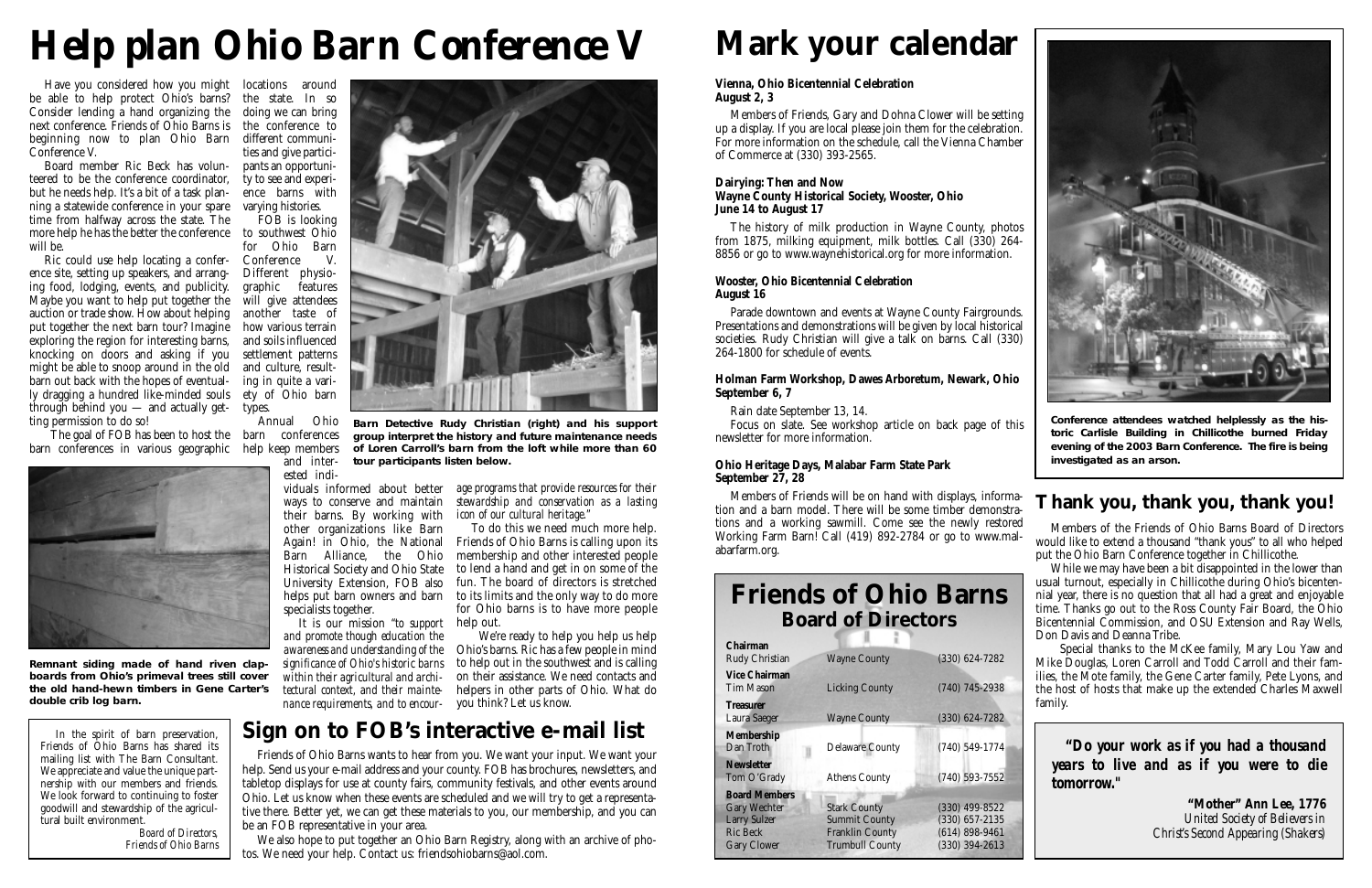## **Overview of Ohio Barn Conference IV**

(This article first appeared in Farm and Dairy's "Let's Talk Barns" column on May 15, 2003)

#### **By Lawrence Drake Sulzer**

Have you ever attended a conference and said to yourself, "Why am I wasting my time and money listening to boring speakers when I could be doing something productive?" I know I have on many occasions.

Well folks, the most insightful and best-kept secret on the conference circuit is the Friends of Ohio Barns yearly get together called the Ohio Barn Conference. This annual event is in its fourth year and is usually held over two days. The conference travels to a new location each year so that you can check out the beauty of Ohio and its barns.

With 2003 being Ohio's Bicentennial and Chillicothe being the first state capital (and also very rich in early settlement history), it was chosen as the location to celebrate Ohio's Barns. Ohio Barn Conference IV was held on the April 25 and 26, 2003 at the Ross County Fairgrounds in Chillicothe. The conference was well attended by 100 people from five states and Canada. It offered educational presentations, unique demonstrations, book signings, and a motorcoach barn tour that showcased the area's rich agricultural structures.

The conference allowed people with similar concerns and interests to connect with each other and talk oneon-one with the presenters. Our goal is for everyone to feel that it's his or her conference and actively participate with the diversity of people in attendance.

The conference schedule on Friday morning featured topics such as the history of Chillicothe, painting the bicentennial barns, slate roof repairs, barns and farm buildings of New England, and preservation strategies for rural historic resources.

Of special interest to many in attendance was the engaging presentation by Joe Jenkins. Mr. Jenkins is the award winning author of *The Slate Roof Bible* and the editor/publisher of "The Traditional Roofing Newsletter." Mr. Jenkins has also had numerous articles published in *Traditional Building Magazine*.

roofing knowledge, which has been acquired from personally projects across the country and has a very informative web site regarding traditional roofing.

A buffet style hot lunch was provided with time set aside for a book signing by two of the morning presenters: authors Joe Jenkins, *The Slate Roof Bible*, and Thomas Durant Visser, *Field Guide to New England Barns and Farm Buildings*. Mr. Visser is an Associate Professor of Historic Preservation at the University play, trade fair, book store, and other exhibits. of Vermont and directs the graduate program in preservation.

and humorous program by the Barn Detectives, Lawrence Hobgoblins, and Things that Go Bump in the Night." Drake Sulzer and Rudy R. Christian.



Photo by Tom O'Grady

**What? You didn't see this silo in the Maxwell round barn? Well it's time you stopped missing out on FOB activities.**

During the conference, Jenkins discussed repair techniques and Clack, the Tappet Brothers of National Public Radio's Car for slate and various other historic roofing materials. He Talk Show. But the Barn Detectives offer advice on barns, not showed examples of his past projects and shared his historic cars. A good dose of laughter makes learning about these hisworking on over a thousand slate roofing jobs. He consults on tion shows barn owners and people who appreciate these his-(www.jenkinsslate.com) which provides a wealth of material barns for repairs, and understand the evolution of these work-These two gentlemen are Ohio's answer to the famous Click toric structures and their construction painless. Their presentatoric structures how to provide good stewardship, evaluate ing buildings through the passage of time.

> Numerous breakout sessions were offered showing repair techniques, including slate roof repair demonstrations, and discussing topics such as barn restoration tax issues and hosting a BarnAgain! workshop. Other features were a barn art dis-

After lunch and back by popular demand was the insightful award-winning preservation artist, and was titled "Hex Signs, The final presentation was given by Carroll Niedhart, an Niedhart offered a down-home look at barn tales, Kolonie hex-